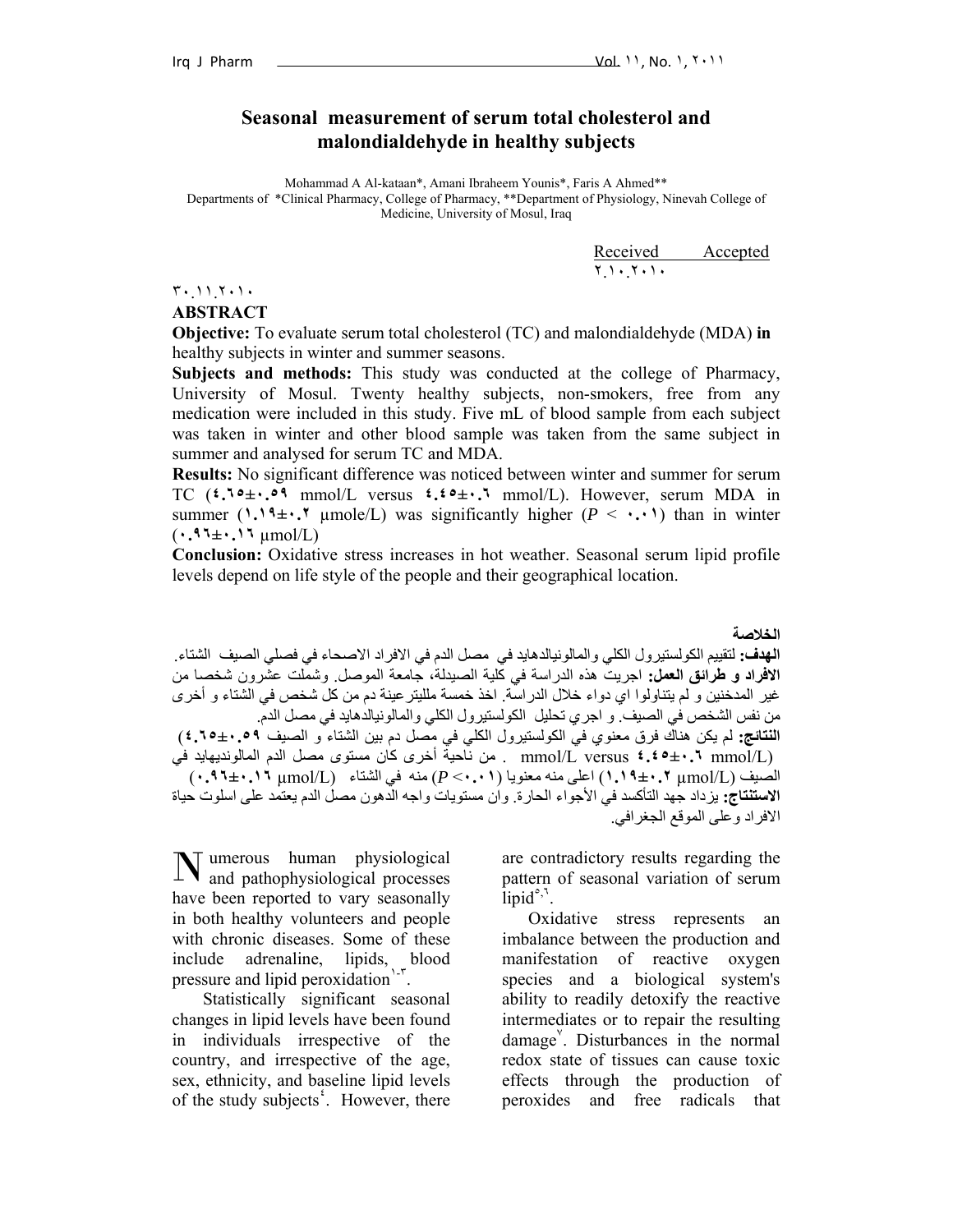damage all components of the cell, including lipids causing lipid

peroxidation<sup>^</sup>. One of the most frequently used biomarkers providing an indication of the overall lipid peroxidation level is the plasma concentration of malondialdehyde<sup>1</sup>. The seasonal changes for lipid peroxidation were documented but the studies were contradictory. This study was conducted to evaluate the seasonal variation of lipid peroxidation and serum lipid in healthy subjects..

### **Subjects and methods**

This study was conducted at the College of Pharmacy, University of Mosul. Twenty apparently healthy subjects  $(1 \cdot \text{ males and } \cdot \cdot \text{ females})$ were included in this study. Their ages ranged between ٢٢-٢٤ years (mean $\pm$ SD:  $\tau$ <sup>+</sup> $\pm$ ·.  $\tau$  years). The studied subjects were apparently healthy, non smokers and free from any medications.Fasting blood sample (٥ml) was taken from each subject and analyzed for serum MDA and TC. The blood samples were taken from the same subjects in winter  $\cdots \wedge$ (January) and other blood samples were taken from the same subjects in summer  $\forall \cdot \cdot \land$  (August). Determination of serum TC was performed by using enzymatic method  $'$ . Serum MDA was analyzed by using Buege and Aust method <sup>1</sup>. One ml of the reagent (٠.٣٧٥g thiobarbituric acid, and ١٥g trichloroacetic acid dissolved in ٠.٢٥ N HCl to make  $\cdots$  ml) was added to  $\cdot$ . ml of serum. The mixture was mixed and heated in a water bath at ٧٠°C for ١٥ minutes and MDA was measured in the supernatant solution by spectrophotometer at ٥٣٢ nm. MDA concentration was calculated by the following equation

# *MDA conc.*  $(\mu \frac{mol}{l}) =$ absorbance of test-absorbance of blank **ZMDA**  $*$   $\overline{) \cdot }$ <sup>1</sup>

ΣMDA is equal to molar extension coefficient of MDA=**١.٥٦**×**١٠<sup>٥</sup>** µmol/cmData are presented by mean±SD and were analyzed by using paired t-test.  $P \leq \cdot \cdot \cdot$  was considered significant

### **Results**

Table<sup>1</sup> shows that no significant difference was noticed between winter and summer for serum TC in healthy subjects. However, serum MDA in the summer (August) was significantly higher  $(P \leq \cdot \cdot \cdot)$  compared with that in the winter (January).

Table<sup>1</sup>. Serum MDA and TC in healthy subjects ( $n=1$ <sup>.</sup>)

| Seasons             | Serum TC   | Serum MDA            |
|---------------------|------------|----------------------|
|                     | mmol/L     | $(\mu \text{mol/L})$ |
| Winter<br>(January) | $210 + 19$ | $.97\pm.17$          |
| Summer<br>(August)  | $2.50 + 7$ | $1.19 \pm 1.7*$      |

MDA: malondialdehyde; TC: total cholesterol, \**P* < ٠.٠١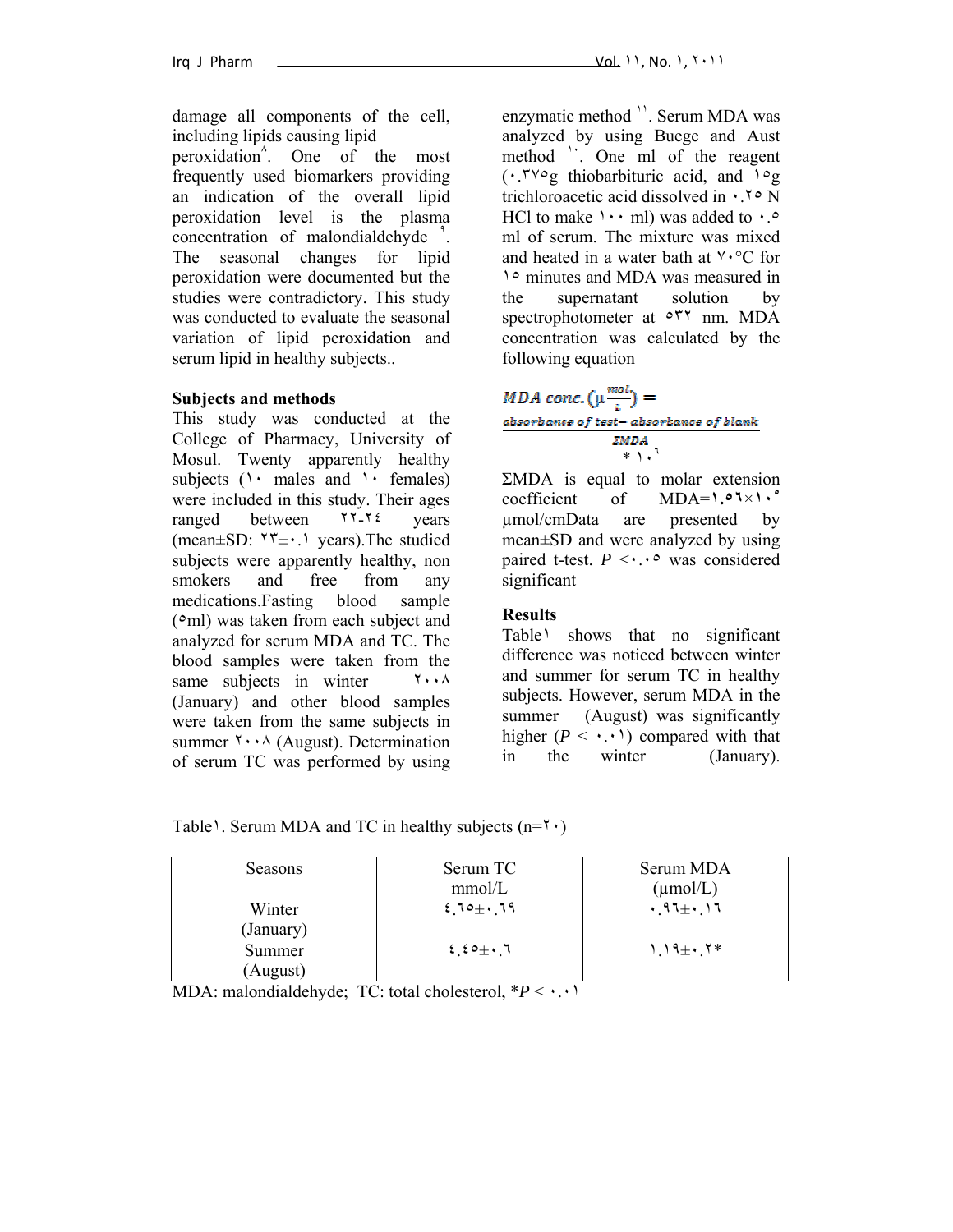#### **s**

### **Discussion**

In this study, serum TC did not changed significantly between summer and winter . This result is in agreement with other workers<sup>1</sup>. Many studies found serum lipid in winter is higher than in summer**<sup>٦</sup>,<sup>١٣</sup>**.

 The insignificant change of the present study is not known. In monthly measurement of TC, Kelly<sup>*'*</sup> showed lowest TC in July and started to increase in August. Therefore the monthly measurements of TC would give more information. The long daily time in summer and increase the activity supported the decrease of cholesterol. The cultural life for food intake and the geographical location may play important role for seasonal changes.

 In this study, lipid peroxidation was higher in summer than in winter in the subjects. This study is in agreement with other workers<sup>14</sup>. However, smolkova et al<sup>†</sup> showed a clear pattern, with high level of plasma MDA in winter/spring and low levels in summer/autumn

 This study included only **٢٠** subjects which was small sample compared with other studies; however, this study could be considered as preliminary study for further investigation in the hospitals, since the seasonal changes of the biochemical parameters are not taken into the consideration.

 Questions such as whether the level of TC in winter has the same risk association with cardiovascular endpoints as a similar value in summer, have not been assessed in research studies.

 In conclusion, oxidative stress increases in hot weather. Seasonal serum lipid profile levels depend on life style of the people and their geographical location.

### **Acknowledgments**

The study was supported by the College of Pharmacy, University of Mosul, Iraq.

### **References**

- ١- Letllier G, Desjarlasis . Study of seasonal variations for eighteen biochemical parameters over a four-year period. Clin Bioch ١٩٨٢;١٥:٢٠٦-١١.
- ٢- Donahoo WT, Jensen DR, Shepard TY et al. Seasonal variation in lipoprotein lipase and plasma lipids in physically active, normal weight humans. JCEM ٢٠٠٠;٨٥:٣٠٦٥-٨.
- ٣- Smolkova B, Dusinska M, Raslova K, et al. Seasonal changes in markers of oxidative damage to lipids and DNA; correlations with seasonal variation in diet. Mutat  $Res. 7 \cdot \cdot \cdot 5 \cdot 17 \cdot 001 \cdot 170 - 52.$
- ٤- Kelly GS. Seasonal variations of selected cardiovascular risk factors. Alternative medicine review ٢٠٠٥;١٠;٣٠٧-٢٠.
- ٥- Fuller JH. Grainger SL, Jarrett RJ, et al. Possible seasonal variation of plasma lipids in a healthy population. Clin Chim Acta  $19V_{2}$ ,  $07:7:0-1$ .
- ٦- Hadaegh F, Harati H, Zavetian A, et al. Seasonal variability of serum lipids in adults: Tehran lipid and glucose study. Med J Malaysia ٢٠٠٦;٦١:٣٣٢-٨.
- ٧- Halliwell B. The of oxygen radicals I human disease, with particular reference to the vascular system. Haemostasis 1991; 17(suppl ١):١١٨-٢٦.
- ٨- Gutteridge GMC. Lipid peroxidation as biomarkers in tissue damage. Clin chem. ١٩٩٥;٤١:١٨١٦-٢٨.
- ٩- Gawel S, Wardas M, Niewozok E, et al. Malondialdehyde (MDA) as a